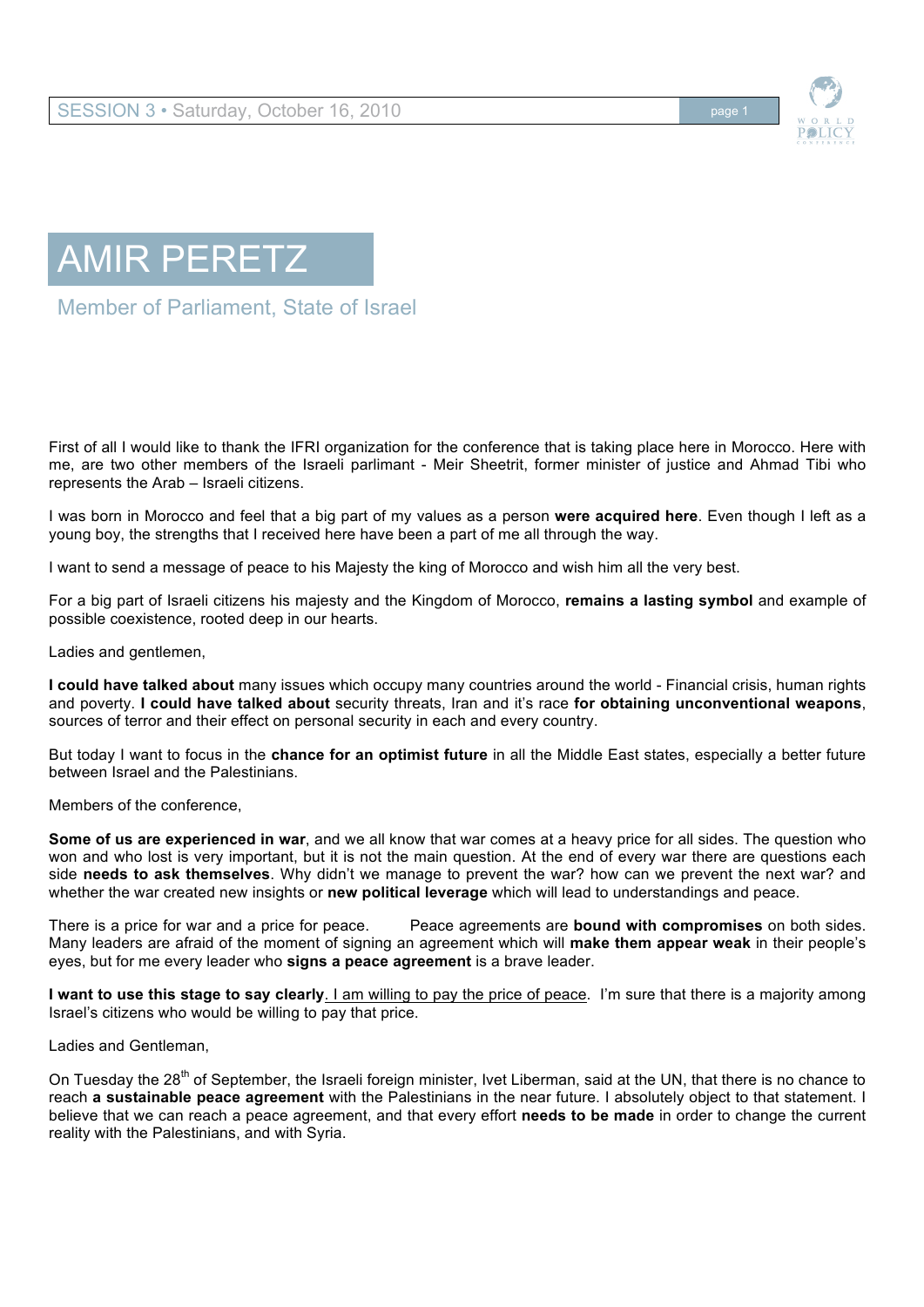

As for Syria, there were **a number of opportunities in recent years** which could have ended the conflict. The end of conflict is based on withdrawal from the Golan Heights on Israel's part, and stopping the support of terror and **military alliance with Iran** on Syria's part. **For this kind of agreement** I am willing to pay the price of giving the Golan Heights back, and many Israelis **would as well.**

Members of the conference,

As for an agreement with the Palestinians - The agreement needs to result with a Palestinian state next to the state of Israel, based on the 67 borders and the principle of agreed " one for one" territory exchange. The compromises would **have to include** a solution in Jerusalem. Notice that the must find the right way for the city to remain **open and accessible** for all religions. We need to find the way to turn Jerusalem into the foundation of **peace and cosmopolitan reality** of the Middle East.

There are of course **other complicated subjects** in the negotiation . For example - the issue of refugees on one side, and the issue **of security arrangement** on the other. Have no doubt! the state of Israel has the right for self defence, and every Israeli citizen should feel safe in his house.

Unfortunately, the atmosphere of fear has negative influence on people from both sides in their support of peace.

As I said, I believe that when the agreement will be ready, the majority of the people will overcome this fear and will **support the agreement**, because they hope for a better future for the children and the next generations to come.

I want to use this opportunity to thank Mr. Migel Angel Moratinos, **Spain's minister of Foreign Affairs** for his efforts to promote the peace process in the Middle east. He did it in the past in all of his positions, and he continues to do so these days.

Ladies and Gentlemen,

**Today in Israel** there is a government that is led by Benjamin Netanyahu.

The majority of the coalition parties are from the right wing. The point of view of those parties **is against compromise in the West Bank.** 

The Labour party, that I am a member of, also joined the government. I objected to the decision that the Labour party joined this government, and at this time **most of my efforts** are **invested in creating a new dynamic** that eventually will establish a new government with a new policy.

## Ladies and Gentleman,

I would like to **express my appreciation** to the leaders of the Arab league for their decision **not to stop the talks** and to allow extension of time to find a solution to renew the direct talks.

I believe we should do what is necessary to strengthen the relationship with our Palestinian partners, and this means **we should extend the settlement freeze**.

For me, extending the settlements freeze **is an Israeli interest**. Regardless of the needed negotiation. **but the least we need today** is to extend the freeze as long as the talks are taking place, with the hope, that the first paragraph from the core issues that will be resolved - **will be the borders issue.** 

If we find the solution for the question of the borders and we will have agreed maps between Israel and the Palestinians, then everyone can build as they like in their own territory.